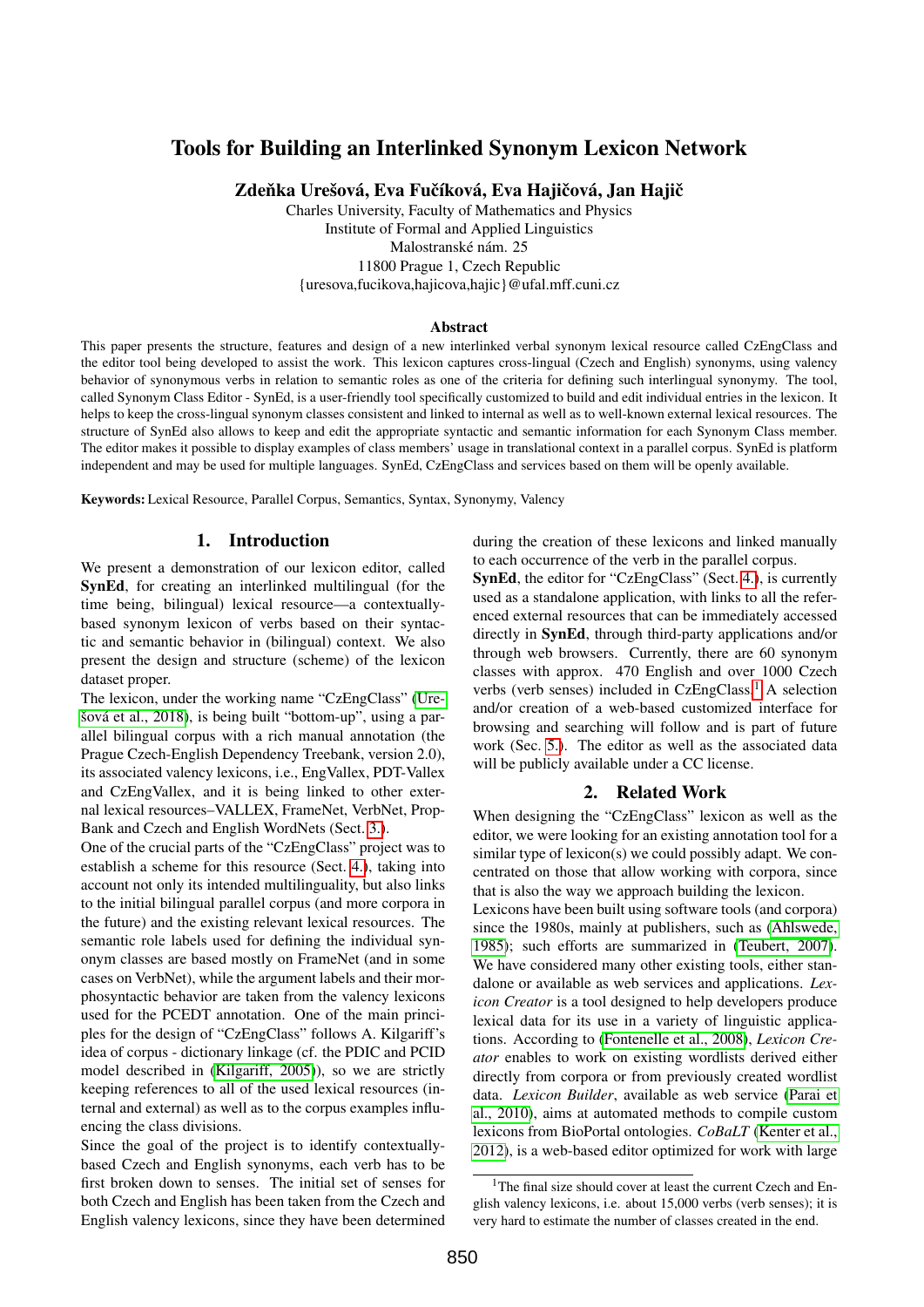datasets and to produce historical lexica. *Dicet* [\(Gader et](#page-5-5) [al., 2012\)](#page-5-5) is a knowledge-based, tailor-made lexical graph editor and browser that allows lexicographers to browse through the lexical network and directly expand and revise it. *DECFC*<sup>[2](#page-1-2)</sup> a specialized dictionary editor [\(Decary](#page-5-6) [and Lapalme, 1990\)](#page-5-6), provides a multi-windowing environment that enables the simultaneous execution of different processes on different parts of the screen. A database schema for developing and maintaining Japanese linguistic resources [\(Asahara et al., 2002\)](#page-5-7) is a stand-off framework combining XML and a relational database. SIL's <sup>[3](#page-1-3)</sup> latest version (8.3) of *FLEx* (FieldWorks Language Explorer) is a next specific program designed to assist linguists in collecting, managing and publishing linguistic data.[4](#page-1-4) *FLEx* features powerful bulk editing tools and a large number of built-in fields.

For the resources we are linking CzEngClass to, there are also several tools. A specific editor - *Cornerstone* [\(Choi](#page-5-8) [et al., 2010a\)](#page-5-8) - has been specifically customized to cre-ate and edit frameset files for PropBank project.<sup>[5](#page-1-5)</sup> One of the biggest advantages of Cornerstone is that it accommodates several languages (it was used for e.g., Arabic, Chinese, English, Hindi, and Korean). A semi-automatic *VerbaLex–FrameNet* linking tool [\(Materna, 2009;](#page-5-9) [Materna and](#page-5-10) [Pala, 2010;](#page-5-10) [Materna, 2011;](#page-5-11) [Materna, 2014\)](#page-5-12) has been developed. This tool aims to build a core of Czech FrameNet.

All the above mentioned editors and tools are very sophisticated and useful, but rather specialized for the particular lexical resource. Those few exceptions, such as the Japanese lexical resource builder, are on the other hand too general and would need a substantial amount of customization, since for the CzEngClass lexicon we need to express more specific requirements. We have thus decided to write a new editor, reusing some parts that have been developed in the past for editing the valency lexicons and linking them to the associated treebanks. This new editor is called SynEd, and we describe it in (Sect. [4.\)](#page-3-0).

### 3. Resources Used

<span id="page-1-0"></span>Our approach to the development of a synonym lexicon for both NLP and linguistic studies builds on corpus examples with natural contexts. Therefore, we build our research on electronically accessible and richly annotated data, namely, on the Prague Czech-English parallel treebank and on the Prague Dependency Treebank (Hajič et al., 2006) valency lexicons (PDT-Vallex, EngVallex and CzEngVallex), as well as on other well-established lexical databases (e.g., FrameNet, VerbNet, Semlink, PropBank and Czech and English WordNets).

The core corpus resource is the Prague Czech-English Dependency Treebank (Hajič et al., 2012), which stores parallel PDT-style annotations (manual annotation of morphology, syntax and semantics) of English texts (Wall Street Journal part of Penn Treebank [\(Marcus et al., 1993\)](#page-5-13)) and

their professional translation into Czech<sup>[6](#page-1-6)</sup>. The PCEDT annotations capture linkage of the surface and deep syntactic layers; moreover, the deep layer contains verbal word sense labeling by keeping links of each verb occurrence to the appropriate valency frame in the associated valency lexicons, PDT-Vallex and EngVallex.

The main lexicon resources we build on are thus the following valency lexicons: EngVallex (Cinková et al., 2014),[\(Cinková, 2006\)](#page-5-15), PDT-Vallex (Urešová et al., 2014), [\(Urešová, 2011\)](#page-6-2) and also CzEngVallex (Urešová et al., 2015), [\(Urešová et al., 2016\)](#page-6-3). These lexicons are based on the Functional Generative Description Valency Theory  $(FGDVT)^7$  $(FGDVT)^7$ . In the lexicons, each entry has a headword with one or more valency frame(s). Every valency frame contains labeled arguments, their obligatoriness and the required surface form of valency frame members (arguments). PDT-Vallex contains about 12,000 valency frames for about 7,000 verbs; EngVallex, contains about 7,000 valency frames for almost 4,500 verbs. CzEng-Vallex links them across Czech and English using the automatic PCEDT corpus alignments (after manual pruning of erroneous alignments has been applied).<sup>[8](#page-1-8)</sup>

Since CzEngClass aims at synonymy based on semantics, we also use the following lexical resources: FrameNet [\(Fill](#page-5-16)[more et al., 2003; Fillmore et al., 2003\)](#page-5-16), VerbNet [\(Schuler,](#page-5-17) [2006\)](#page-5-17), Semlink [\(Palmer, 2009;](#page-5-18) [Bonial et al., 2012\)](#page-5-19), Prop-Bank [\(Palmer et al., 2005\)](#page-5-20), Czech WordNet (Pala et al., 2011), [\(Pala and Smrž, 2004\)](#page-5-21) and English WordNet [\(Miller,](#page-5-22) [1995;](#page-5-22) [Fellbaum, 1998\)](#page-5-23). $9$  These resources are mainly being referred to by the newly built CzEngClass entries; in addition, FrameNet and VerbNet semantic roles are being consulted when defining any particular synonym class.

## 4. Lexicon Design

<span id="page-1-1"></span>The lexicon groups translational verbal equivalents, i.e., verb senses, together both in Czech and English, originally represented as valency frames in the Czech and English valency lexicons, into "Synonym Classes." We call the synonymous senses in one class "Class Members."

Each class is assigned a common set of "Semantic Roles" (SRs) and the valency frame elements of each Class Member are mapped to SRs assigned to this set. This mapping is the crucial defining feature of the CzEngClass lexicon, since it defines, through the original argument mapping to their morphosyntactic features, the use of the arguments in text, and therefore the context in which the particular verb can be considered a synonym to the other, similarly defined (or "restricted") verbs (their senses).

Class Members are then further individually linked to the original lexicon (PDT-Vallex or EngVallex) and also to entry(ies) in all the additional resources used (if such rele-

<span id="page-1-2"></span><sup>2</sup>DECFC (Explanatory and Combinatory Dictionary of Contemporary French).

<span id="page-1-4"></span><span id="page-1-3"></span><sup>&</sup>lt;sup>3</sup>Originally known as the Summer Institute of Linguistics, Inc. <sup>4</sup><https://software.sil.org/fieldworks>

<span id="page-1-5"></span><sup>5</sup>For proper PropBank annotation another editor called *Jubilee* [\(Choi et al., 2010b\)](#page-5-14) has been used.

<span id="page-1-6"></span><sup>6</sup>For further information see the project web page: [http://](http://ufal.mff.cuni.cz/pcedt2.0) [ufal.mff.cuni.cz/pcedt2.0](http://ufal.mff.cuni.cz/pcedt2.0).

<span id="page-1-7"></span><sup>&</sup>lt;sup>7</sup>For details on the FGDVT theory see e.g., [\(Panevová, 1977;](#page-5-24) [Lopatková, 2010\)](#page-5-25)

<span id="page-1-8"></span><sup>&</sup>lt;sup>8</sup>The CzEngClass lexicon refers also to VALLEX [\(Lopatková](#page-5-26) [et al., 2016\)](#page-5-26), a much more elaborated lexicon, built on the same theoretical framework as PDT-Vallex. However, VALLEX it is not based on the PDT data.

<span id="page-1-9"></span><sup>9</sup><https://wordnet.princeton.edu/>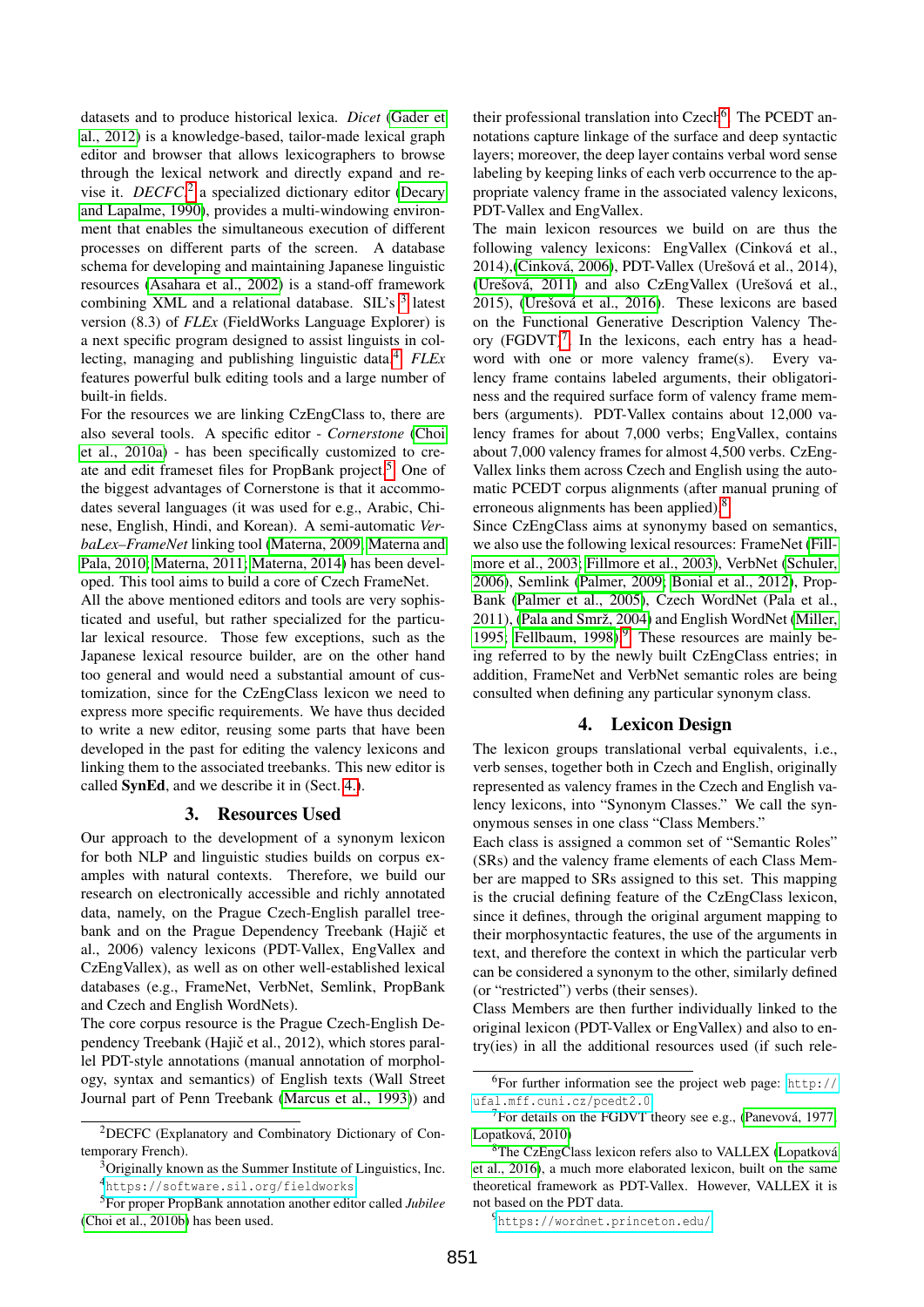vant entries exists in them). More than one link to any of the additional resources can be included; in such a case, it means that the same or similar meaning has been found in the external lexicons, with an unclear distribution of senses. In other words, mappings between CzEngClass entries and the entries in the other lexical resources are not necessarily 1:1.

Table [1](#page-3-2) shows a  $(simplified)^{10}$  $(simplified)^{10}$  $(simplified)^{10}$  example. Both Czech and English verbs, determined to be synonymous in the particular sense defined by the PDT-Vallex and EngVallex links, are listed as this synonym class members. The semantic roles chosen for this class have been simplified from the FrameNet. Once selected, the arguments of the particular verb sense, as found in the valency lexicons, *must* be mapped to these semantic roles; however, if some of the SRs are not listed as an argument, the corresponding adjunct might be used, too. In the examples in Table [1,](#page-3-2) another phenomenon is displayed: in some cases, a semantic role can be expressed as one argument (e.g., PAT for *hear*, as in *... they heard about it.PAT in local news*), or as two (part of the Phenomenon is expressed as PAT, part as EFF for *know*, as in - *... he didn't know anything.EFF about him.PAT*). In such a case, all possibilities must be listed in the particular mapping field.

For such a lexicon, a stand-off XML schema has been developed and is used as the storage format. The XML document contains a header part, which gives local or remote reference to the external resources, lists all possible SRs (semantic roles) that are used in the lexicon (for consistency checking), etc. The body of the document contains the classes. Each class first lists the assigned SRs, and then the class members by verb lemmas, references to valency frames in PDT-Vallex and EngVallex defining the sense IDs, and references to external resources (FrameNet, VerbNet, PropBank, WordNets) for each class member. In addition, bookkeeping information is stored as well, such as annotator's ID, timestamps, etc. A (simplified) extract of the XML-formatted lexicon follows, for the class *buildbudovat*:

```
<CzEngClass owner="EF">
... (header with SRs, arg. labels, lexicon URLs etc.)
<body>
<veclass lemma="budovat (v-w228f1)" id="vec00001">
  <commonroles>
   <role idref="vecroleAgent" spec=""/>
   <role idref="vecroleComponents" spec=""/>
   <role idref="vecroleCreated Entity" spec=""/>
   <role idref="vecroleAssets_currency" spec=""/>
  </commonroles>
  <classnote/>
  <classmembers>
    <classmember status="not_touched" lang="cs"
      lexidref="pdtvallex"
      idref="PDT-Vallex-ID-v-w228f1"
      lemma="budovat" id="vec00001cm00001">
      <restrict/>
      <maparg>
        <argpair>
```
<span id="page-2-0"></span><sup>10</sup>For space reasons, specific morphosyntactic restrictions and additional external links to PropBank and WordNets are not shown; the list of class members is also substantially shortened.

```
<argfrom idref="vecargpdtACT"/>
  <argto idref="vecroleAgent"/>
</argpair>
<argpair>
  <argfrom idref="vecargpdtORIG"/>
  <argto idref="vecroleComponents"/>
</argpair>
```
*... (other arg pair mappings to SRs)*

```
</maparg>
<cmnote/>
<extlex idref="pdtvallex">
  <links>
    <link idref="v-w228f1" lemma="budovat"/>
  </links>
</extlex>
<extlex idref="czengvallex">
  <links>
    <link idref="vw287f1p1" enid="ev-w384f1"
      enlemma="build" csid="v-w228f1" .../>
    <link idref="vw713f3p1" enid="ev-w918f3"
      enlemma="develop" csid="v-w228f1" .../>
```
*... (more links to aligned valency frames)*

```
<link idref="vw2305f1p1" enid="ev-w2903f1"
       enlemma="set_up" csid="v-w228f1" .../>
   </links>
 </extlex>
 <examples> </examples>
 <local_history>
  <local_event time_stamp="10.7.2017 22:38:45"
    type_of_event="edit ..." author="ZU"/>
 </local_history>
</classmember>
```
*... (more classmembers/synonyms)*

</classmembers> </veclass>

*... (more classes of synonyms)*

</body> </CzEngClass>

The SynEd editor (Fig. [1\)](#page-3-0) that allows to view and edit the CzEngClass lexicon as described in the previous section, including management of external links to other lexicons and corpora (examples), has been created by a substantial rewrite of the original PDT-Vallex editor used for the annotation of the PDT (Hajič et al., 2006; Hajič et al., 2018). In order to allow fully offline but parallel work, it is a standalone perl program that runs on multiple OS platforms, supported by data synchronization over svn (and/or git). The editor allows editing of the XML document described above, and it understands all the external files (lexicons and corpora, as described in Sect. [3.\)](#page-1-0). The annotator can thus see the original alignments across languages (from CzEng-Vallex and the PCEDT corpus), as well as the FrameNet and VerbNet classes taken as a basis for a particular synonym set. It also shows, for each synonym class member, only the relevant examples from the PCEDT corpus (that correspond to verb(s) in the other language, again based on the PCEDT Czech-English alignments). Among these example sentences, even though there are usually not that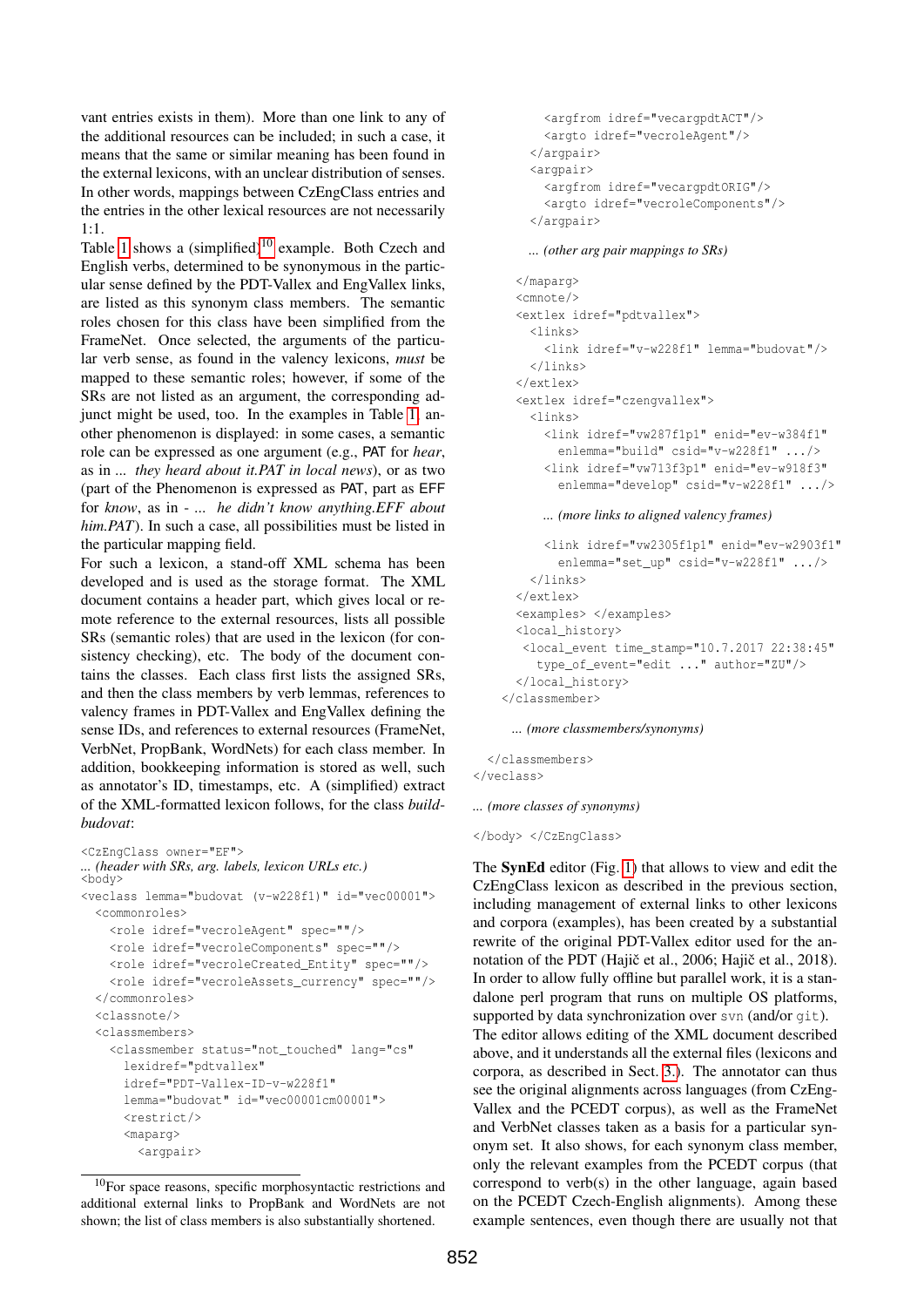| Class        | Roles      |             |             | <b>External Links</b> |                 |                                 |
|--------------|------------|-------------|-------------|-----------------------|-----------------|---------------------------------|
| member       | Cognizer   | Phenomenon  | Speaker     | PDT/EngVallex         | <i>FrameNet</i> | VerbNet                         |
| dozvědět se  | <b>ACT</b> | <b>PAT</b>  | <b>ORIG</b> | $v-f1$                |                 |                                 |
| hear         | ACT        | <b>PAT</b>  | ORIG        | ev-f1                 | Hear            | discover-84-1-1, see-30.1-1-1-1 |
| know         | <b>ACT</b> | PATH        | ORIG        | $ev-f1$               | Awareness       | consider- $29.9-1-1$            |
| learn        | ACT        | <b>PAT</b>  | ORIG        | $ev-f1$               | Becoming aware  | $learn-14-2-1$                  |
| doslýchat se | <b>ACT</b> | PAT+EFF     | ORIG        | $ev-f1$               |                 |                                 |
| poučit se    | <b>ACT</b> | $PAT + EFF$ | ORIG        | $v-f1$                |                 |                                 |
| $\cdots$     | $\cdots$   | $\cdots$    | $\cdots$    | $\cdots$              | $\cdots$        |                                 |

<span id="page-3-2"></span>Table 1: Mappings and External Links for class "dozvědět se, hear, ..., poučit se, ..."



<span id="page-3-0"></span>Figure 1: A screenshot of the SynEd editor

many in the relatively small PCEDT corpus, the annotator can mark the "best" (most illustrative) example sentence(s) from the corpus to be shown first to the future user once the lexicon is finished and made public.

As seen in Fig. [1,](#page-3-0) the editor's screen contains three sections: list of all lemmas (allowing search for their class) and basic information for the selected class on the left, then a list of all class members (with PDT-Vallex/EngVallex IDs) in the middle, and then on the right information pertaining to the selected class member: argument mapping to SRs, status, additional restrictions and notes. The right-hand pane can be also switched to see and edit the Links to external resources (Fig. [2\)](#page-4-0), or to see lists of Examples (using the tabs above the pane).

All external links are "clickable" in order to both simplify and speed up annotator's work. The lexical re-

source links (tab "Links", see also Fig. [2\)](#page-4-0) are expanded to a full external or local URL and opened in a new browser tab. For example, the ID link for "draft," which is part of the create-26.4-1 VerbNet class, is expanded to [http://verbs.colorado.edu/verb-index/vn3.3/](http://verbs.colorado.edu/verb-index/vn3.3/vn/create-26.4.php#create-26.4-1) [vn/create-26.4.php#create-26.4-1](http://verbs.colorado.edu/verb-index/vn3.3/vn/create-26.4.php#create-26.4-1) and shown in the user's new browser tab. Similarly, in the "Examples" tab, user can click on a "Show" button and the examples from PCEDT 2.0 are shown in the  $tred<sup>11</sup>$  $tred<sup>11</sup>$  $tred<sup>11</sup>$  viewer/editor, which must be installed locally.<sup>[12](#page-3-4)</sup>

<span id="page-3-4"></span><span id="page-3-3"></span><span id="page-3-1"></span><sup>11</sup><https://ufal.mff.cuni.cz/tred>

 $12$ In the future, links to examples will possibly be converted to PML-TQ queries directed to [https://lindat.mff.cuni.cz/](https://lindat.mff.cuni.cz/services/pmltq/#!/treebank/pcedt20) [services/pmltq/#!/treebank/pcedt20](https://lindat.mff.cuni.cz/services/pmltq/#!/treebank/pcedt20).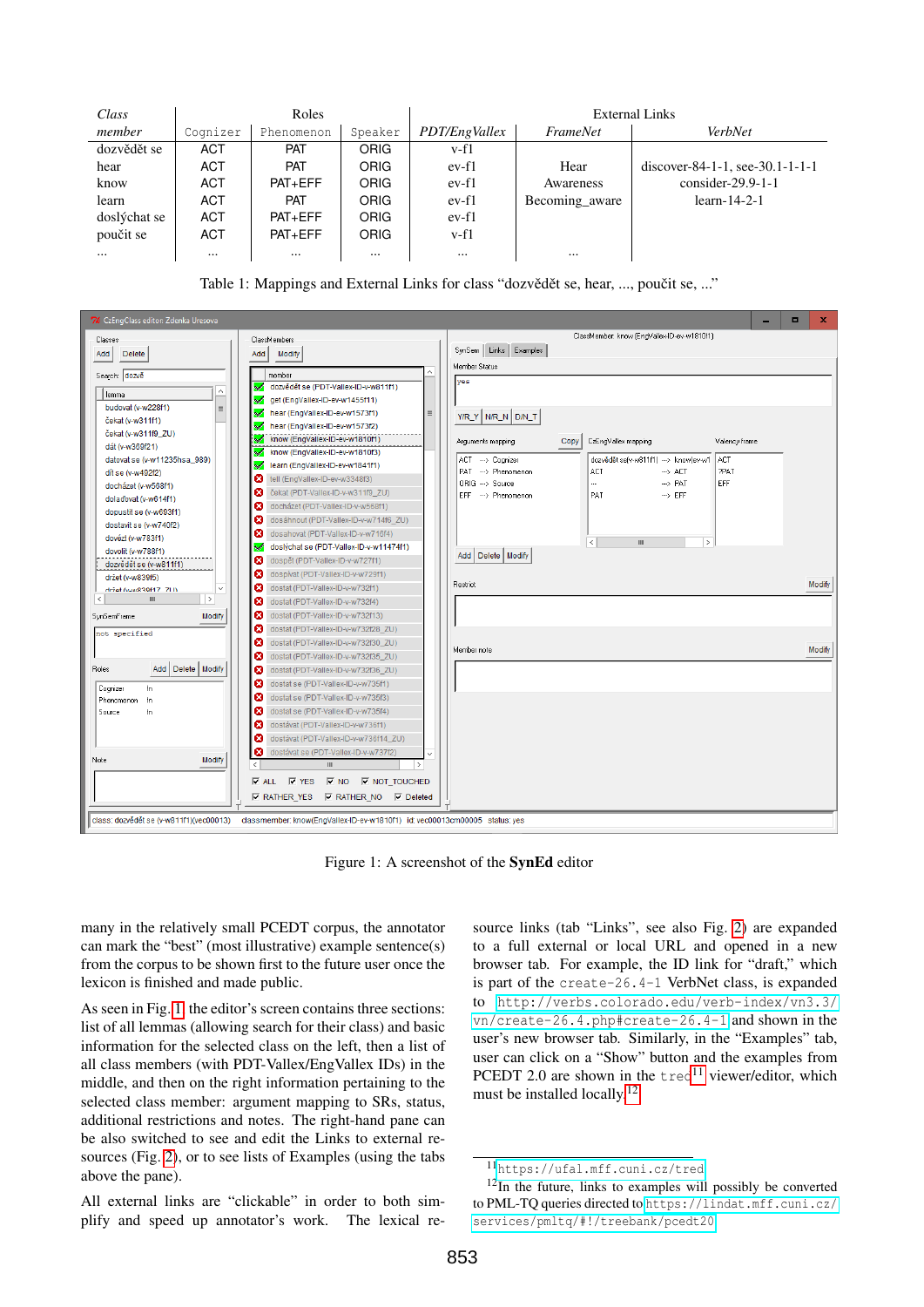

<span id="page-4-0"></span>Figure 2: A screenshot of the Links to external resources tab in the SynEd editor

# 5. Future Work

This paper presented the design of the structure of the CzEngClass lexicon and the editor SynEd used for its editing and maintenance. The editor is currently being extensively tested in order to be used (simultaneously) by multiple annotators. Two annotators had worked with SynEd on the CzEngClass lexicon for almost a year so the editor has already been sufficiently tested and gradually improved, including time-saving as well as ergonomical features and is now ready to begin routine work.

We plan to investigate the relation of valency and semantic roles in more detail, also from their morphosyntactic realization point of view, and adjust our editor to such newly emerging requirements. We will continue to develop SynEd by improving its functionality and practicality through more feedback from future annotators.

In the future, we plan to explore cooperation with the OntoLex Community Group [\(Piasecki et al., 2017\)](#page-5-27) in order to integrate our work into methods for representing linked lexical data.

We also plan to join the Cross-lingual FrameNet Group. We believe that our editor will be–possibly after some refinements–suitable for editing resources linked to FrameNet (and other lexical resources), including its deployment for other languages.

## Acknowledgments

This work has been supported by the grant No. GA17- 07313S of the Grant Agency of the Czech Republic, and it uses resources hosted by the LINDAT/CLARIN Research Infrastructure, projects No. LM2015071 and CZ.02.1.01/0.0/0.0/16\_013/0001781, supported by the Ministry of Education of the Czech Republic. The last coauthor has also been supported in part by the project VIA-DAT, No. DG16P02R019, of the Ministry of Culture of the Czech Republic.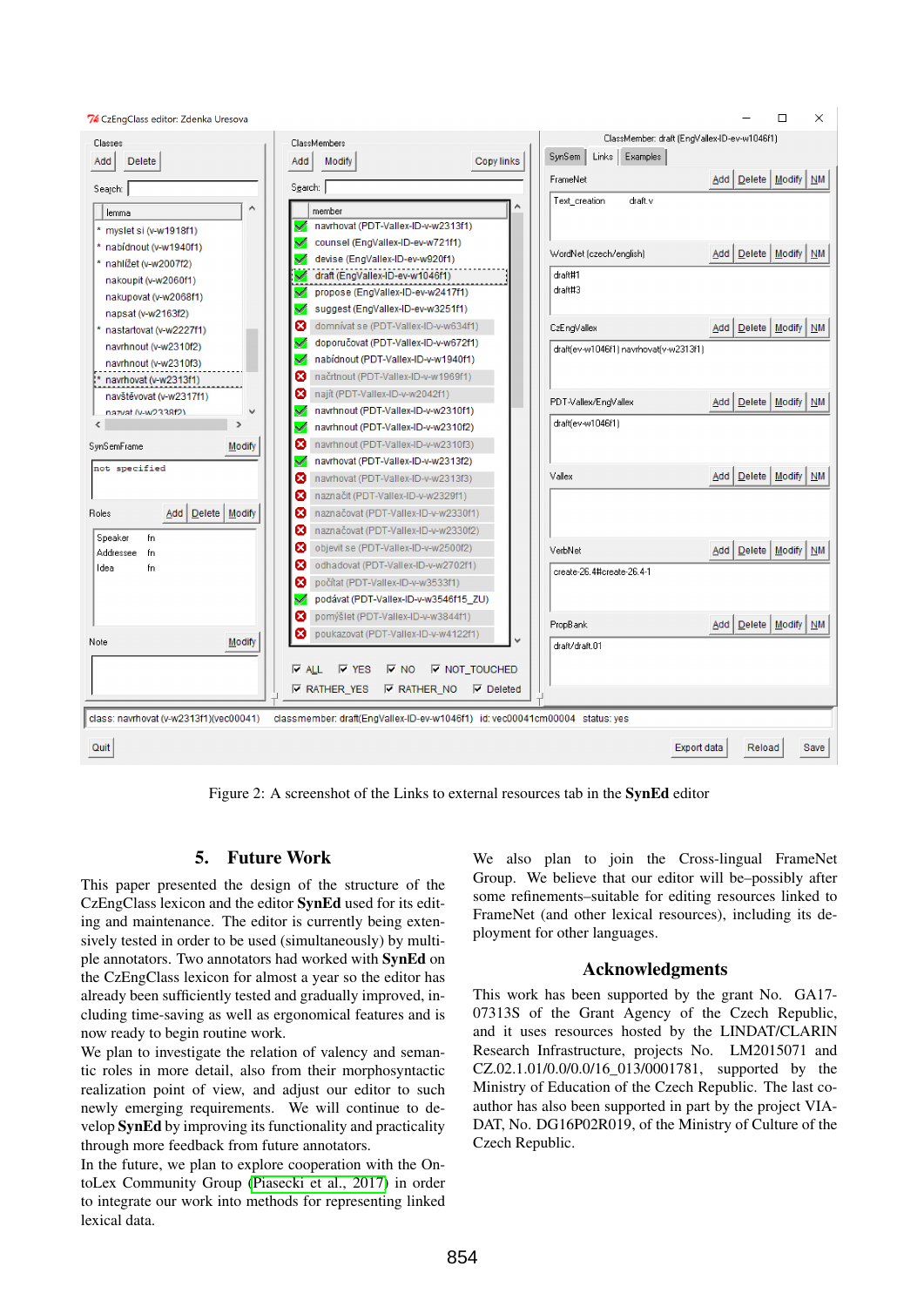### 6. Bibliographical References

- <span id="page-5-1"></span>Ahlswede, T. E. (1985). A Tool Kit for Lexicon Building. In *23rd Annual Meeting of the Association for Computational Linguistics*.
- <span id="page-5-7"></span>Asahara, M., Yoneda, R., Yamashita, A., Den, Y., and Matsumoto, Y. (2002). Use of XML and Relational Databases for Consistent Development and Maintenance of Lexicons and Annotated Corpora. In *Proceedings of the Third International Conference on Language Resources and Evaluation (LREC'02)*. European Language Resources Association (ELRA).
- <span id="page-5-19"></span>Bonial, C., Feely, W., Hwang, J. D., and Palmer, M. (2012). Empirically Validating VerbNet Using SemLink. In *Seventh Joint ACL-ISO Workshop on Interoperable Semantic Annotation*, Istanbul, Turkey, May.
- <span id="page-5-8"></span>Choi, J. D., Bonial, C., and Palmer, M. (2010a). Propbank Frameset Annotation Guidelines Using a Dedicated Editor, Cornerstone. In *Proceedings of the Seventh conference on International Language Resources and Evaluation (LREC'10)*. European Languages Resources Association (ELRA).
- <span id="page-5-14"></span>Choi, J. D., Bonial, C., and Palmer, M. (2010b). Propbank Instance Annotation Guidelines Using a Dedicated Editor, Jubilee. In *Proceedings of the Seventh conference on International Language Resources and Evaluation (LREC'10)*. European Languages Resources Association (ELRA).
- <span id="page-5-15"></span>Cinková, S. (2006). From PropBank to EngValLex: adapting the PropBank-Lexicon to the valency theory of the functional generative description. In *Proceedings of LREC 2006, Genova, Italy*.
- <span id="page-5-6"></span>Decary, M. and Lapalme, G. (1990). An Editor for the Explanatory and Combinatory Dictionary of Contemporary French (DECFC). *Computational Linguistics*, 16(5):145–154.
- <span id="page-5-23"></span>Fellbaum, C. (1998). *WordNet: An Electronic Lexical Database*. Language, Speech, and Communication. MIT Press, Cambridge, MA.
- <span id="page-5-16"></span>Fillmore, C. J., Johnson, C. R., and L.Petruck, M. R. (2003). Background to FrameNet: FrameNet and Frame Semantics. *International Journal of Lexicography*, 16(3):235–250.
- <span id="page-5-2"></span>Fontenelle, T., Cipollone, N., Daniels, M., and Johnson, I. (2008). Lexicon Creator: A Tool for Building Lexicons for Proofing Tools and Search Technologies. In Janet DeCesaris Elisenda Bernal, editor, *Proceedings of the 13th EURALEX International Congress*, pages 359– 369, Barcelona, Spain, jul. Institut Universitari de Linguistica Aplicada, Universitat Pompeu Fabra.
- <span id="page-5-5"></span>Gader, N., Lux-Pogodalla, V., and Polguère, A. (2012). Hand-Crafting a Lexical Network With a Knowledge-Based Graph Editor.
- <span id="page-5-4"></span>Kenter, T., Erjavec, T., Žorga Dulmin, M., and Fiser, D. (2012). Lexicon Construction and Corpus Annotation of Historical Language with the CoBaLT Editor.
- <span id="page-5-0"></span>Kilgariff, A. (2005). Putting the corpus into the dictionary. In *Proceedings of the second Meaning workshop*, pages 1–6, Trento, Italy, February.

<span id="page-5-26"></span>Lopatková, M., Kettnerová, V., Bejček, E., Vernerová,

A., and Žabokrtský, Z. (2016). *Valenční slovník ˇceských sloves VALLEX*. Nakladatelství Karolinum, Praha, Czechia.

- <span id="page-5-25"></span>Lopatková, M. (2010). *Valency Lexicon of Czech Verbs: Towards Formal Description of Valency and Its Modeling in an Electronic Language Resource*. Habilitation thesis. Charles University in Prague, Praha, Czechia.
- <span id="page-5-13"></span>Marcus, M. P., Santorini, B., and Marcinkiewicz, M. A. (1993). Building a Large Annotated Corpus of English: The Penn Treebank. *COMPUTATIONAL LIN-GUISTICS*, 19(2):313–330.
- <span id="page-5-10"></span>Materna, J. and Pala, K. (2010). Using Ontologies for Semi-automatic Linking VerbaLex with FrameNet. In Nicoletta Calzolari (Conference Chair), et al., editors, *Proceedings of the Seventh International Conference on Language Resources and Evaluation (LREC'10)*, Valletta, Malta, may. European Language Resources Association (ELRA).
- <span id="page-5-9"></span>Materna, J. (2009). Linking Czech Verb Valency Lexicon VerbaLex with FrameNet. In *Proceedings of 4th Language and Technology Conference*, pages 215–219, Poznań. Wydawnictwo Poznańskie Sp. z o.o.
- <span id="page-5-11"></span>Materna, J. (2011). *Building FrameNet in Czech [online]*. Rigorózní práce, Masarykova univerzita, Fakulta informatiky, Brno.
- <span id="page-5-12"></span>Materna, J. (2014). *Probabilistic Semantic Frames [on*line]. Disertační práce, Masarykova univerzita, Fakulta informatiky, Brno.
- <span id="page-5-22"></span>Miller, G. A. (1995). WordNet: A Lexical Database for English. *Commun. ACM*, 38(11):39–41, November.
- <span id="page-5-21"></span>Pala, K. and Smrž, P. (2004). Building Czech Wordnet. *Romanian Journal of Information Science and Technology*, 7(1-2):79–88.
- <span id="page-5-20"></span>Palmer, M., Gildea, D., and Kingsbury, P. (2005). The Proposition Bank: An Annotated Corpus of Semantic Roles. *Computational Linguistics*, 31(1):71–106, March.
- <span id="page-5-18"></span>Palmer, M. (2009). Semlink: Linking PropBank, VerbNet and FrameNet. In *Proceedings of the Generative Lexicon Conference*, page 9–15.
- <span id="page-5-24"></span>Panevová, J. (1977). Verbal Frames Revisited. *The Prague Bulletin of Mathematical Linguistics*, (28):55–72.
- <span id="page-5-3"></span>Parai, G. K., Jonquet, C., Xu, R., Musen, M. A., and Shah, N. H. (2010). The Lexicon Builder Web service: Building Custom Lexicons from two hundred Biomedical Ontologies. In *American Medical Informatics Association Annual Symposium, AMIA'10*.
- <span id="page-5-27"></span>Piasecki, M., Walkowiak, T., Rudnicka, E., Naskret, T., and Bond, F. (2017). The Concept of Lexical Platform. In *Proceedings of the LDK 2017 Workshops: 1st Workshop on the OntoLex Model (OntoLex-2017), Shared Task on Translation Inference Across Dictionaries & Challenges for Wordnets co-located with 1st Conference on Language, Data and Knowledge (LDK 2017), Galway, Ireland, June 18, 2017.*, pages 197–208.
- <span id="page-5-17"></span>Schuler, K. K. (2006). *VerbNet: A Broad-Coverage, Comprehensive Verb Lexicon*. Ph.D. thesis, University of Pennsylvania.